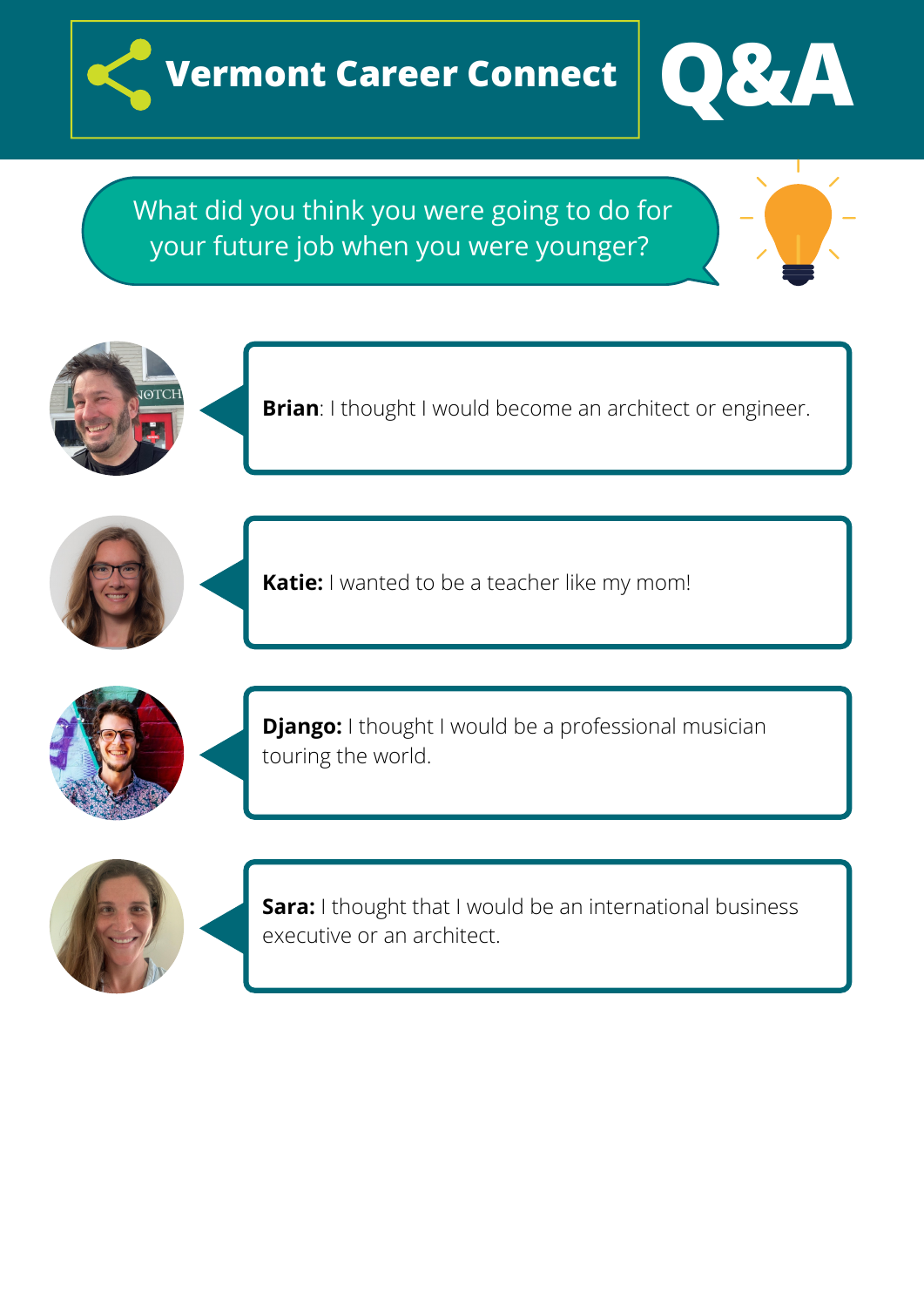



## Were there ever any other careers you wish you had explored?







**Django:** Definitely music education & sound therapy.





**Sara:** Yes, architecture.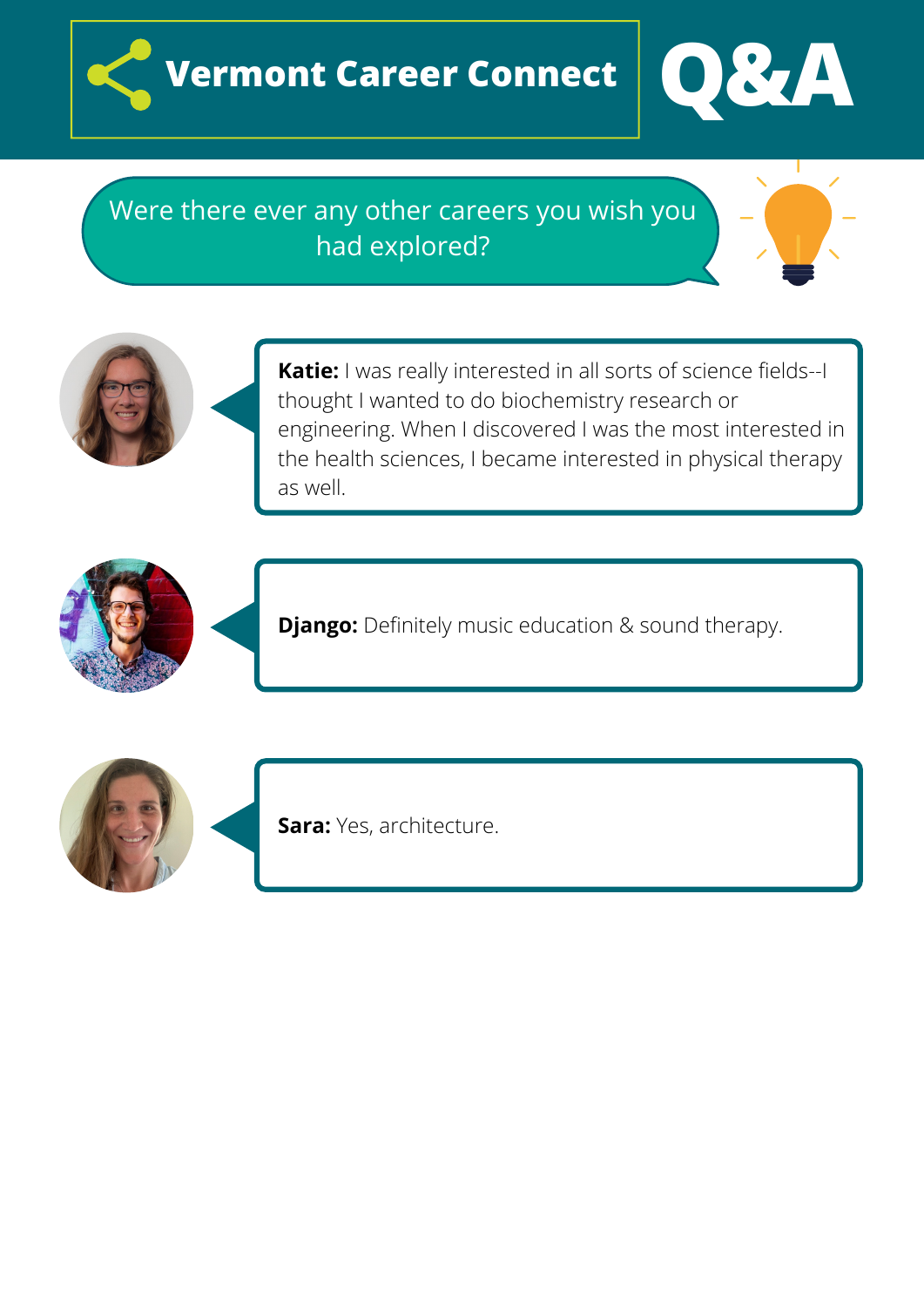



## Do any of you have any regrets about the career path you took?





**Katie:** No big regrets so far… I love what I do :) I think something that will keep me on this trajectory is making sure I'm being honest with myself and checking in periodically!



**Django:** Just a general regret is learning to ask a lot of questions later in my life. Asking when I do not understand what's being taught to me is such a powerful tool. I recommend you start asking clarifying questions and admitting when you are confused in school now. It will help you learn and grow. Woohoo!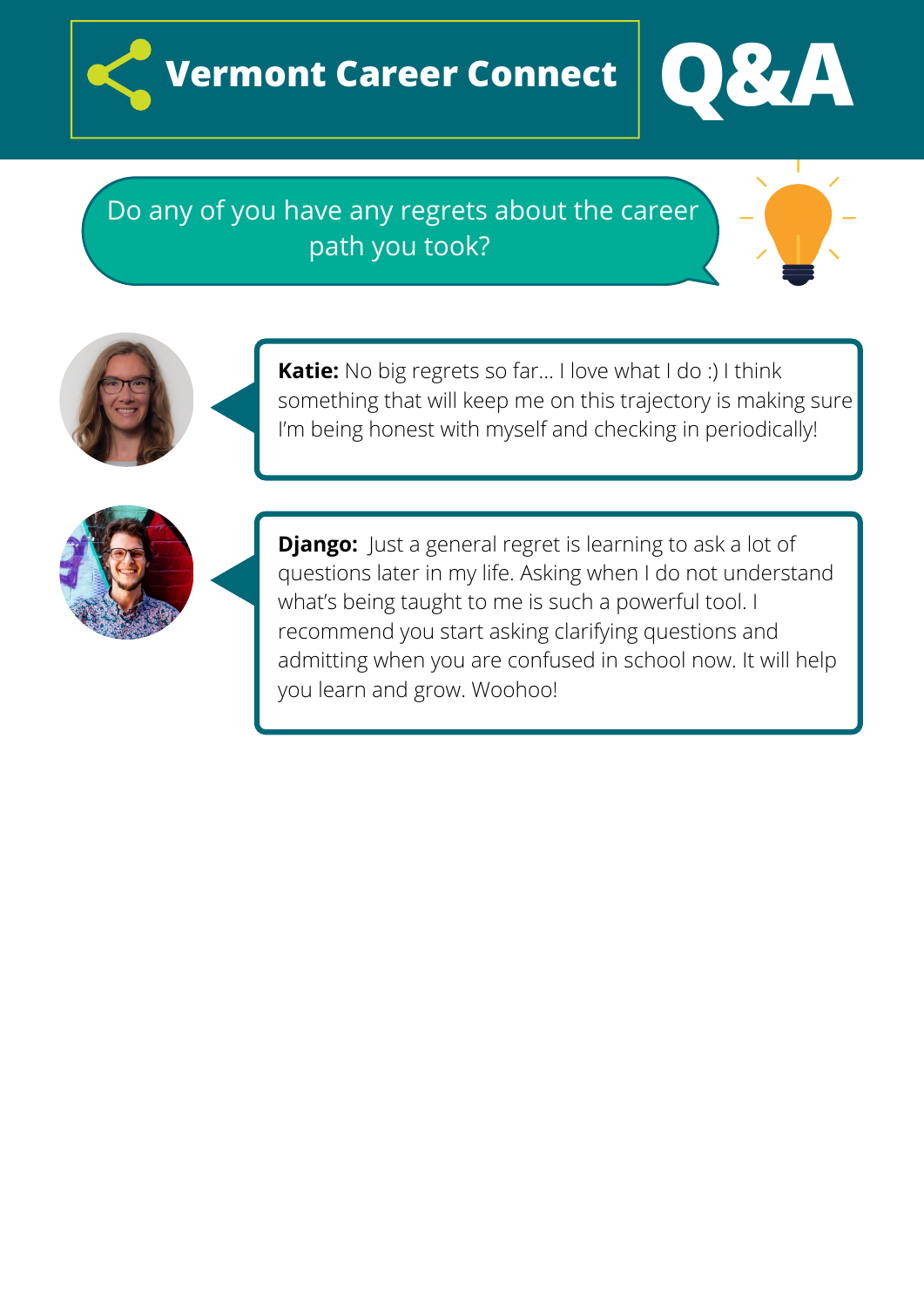



How can I stay interested when I don't see the point in my classes?

> **Kathi (Careers CLiC):** Even though I liked school, I did not enjoy all of my classes. Looking back now, I realize that finding out what you don't like is just as important as finding out what you do like! And, even as an adult, there are a lot of things I have to do that I am not all that interested in. Now, I try to find ways to make the most of all experiences, even the ones I'm less interested in. And, not liking some things makes spending time on the things I am most interested in that much better!



**Lorin (Careers CLiC):** There is value in learning which topics don't interest you. It's a good idea to try as many different things/subjects early in your education, then you can navigate toward the things that interest you the most. Here are a few tips: 1) Look for the moments in class that you can build your interests on. 2) Ask the teacher how it relates to careers or college, or what they find interesting about the subject. 3) Consider thinking about the variety of skills that you are learning in a class that relate to the workplace. So for instance, if you are doing a team project, and maybe you didn't get to pick the topic or the team members, you are gaining collaboration skills and learning to work through challenging situations. Employers are looking for workers who can stay engaged and self-motivated even through the uninteresting aspects of work. And businesses always need people who are collaborative team members. 4) Remind yourself that it takes grit to challenge yourself to do well in a class that feels less interesting - which is a great trait.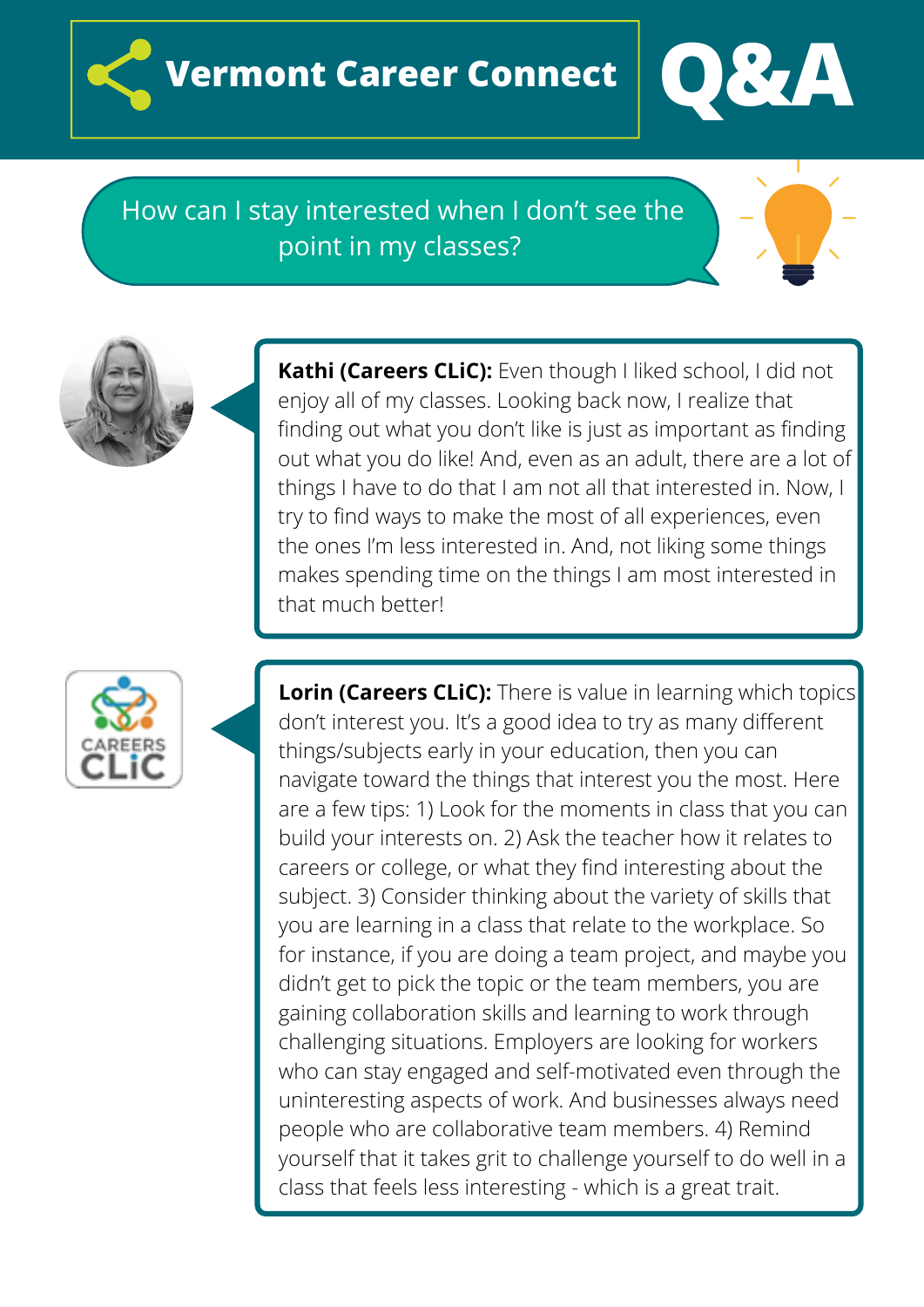

**Django:** Continue to be curious. Education is an exploration! It's all about one's mindset. Think about how we get to take these courses and how lucky we are to have a chance to learn new things. It's a true privilege in my opinion. Also find the classes that speak to you and make you excited. I know they're out there



**Sara:** Sometimes the learning in taking classes that you don't like is more about staying committed to something that is challenging. I think that working through things that are challenging is a skill that every person needs in life.



**Katie:** When there are things that I don't want to do but "have to" do (school, trainings, going to the DMV, etc.), I try to make it into a story. Like the worst case of getting through a class you don't like is that you'll have a story about it, something you can laugh about or bond with someone with. Is there anything about the class you do like (teacher, friends, etc?)? Otherwise, sometimes I just have to put my tunnel vision on and focus on what the outcome will be (is it a prereq for a class you really want to take later? Is this class the only thing standing between you and graduation? etc).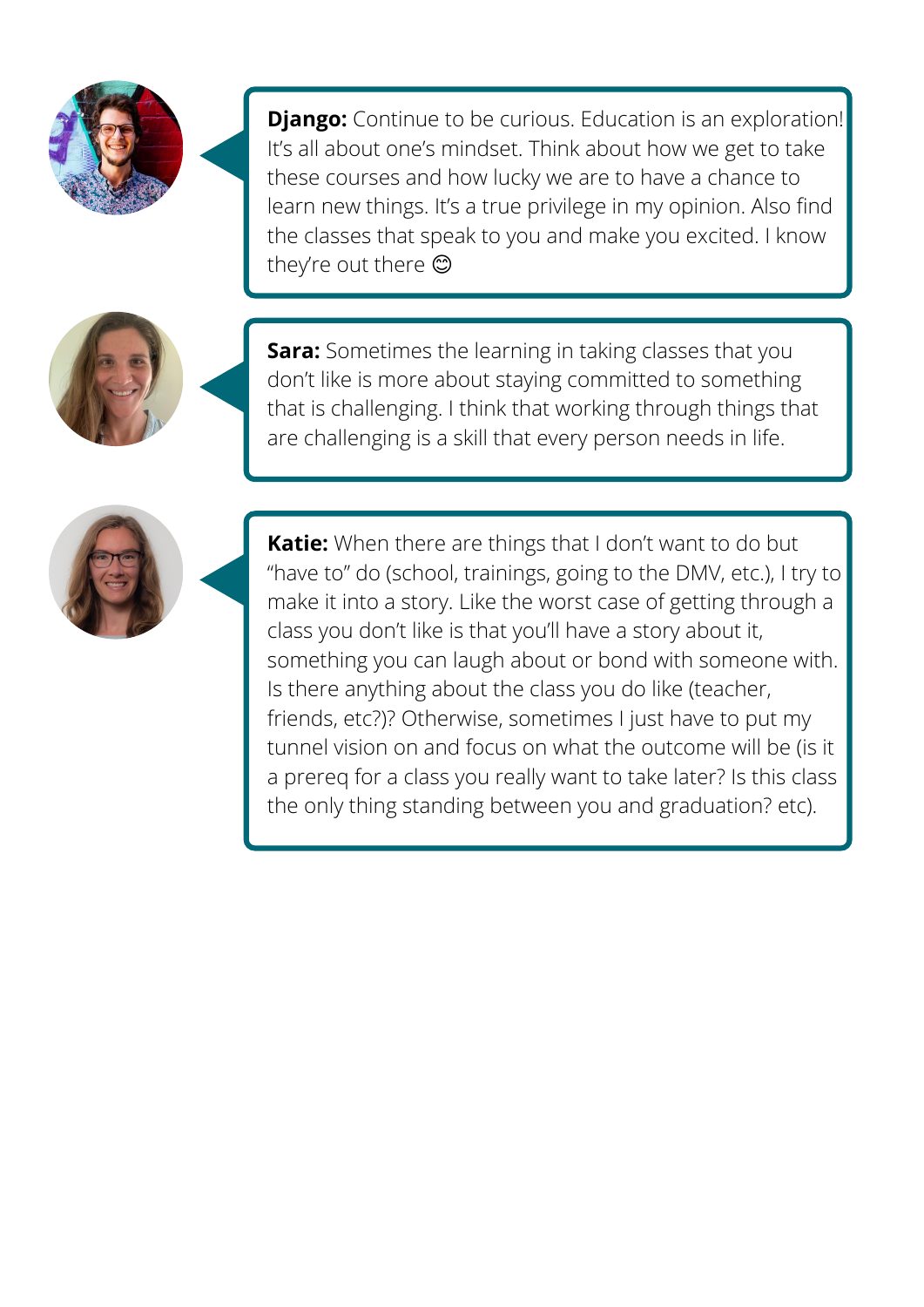



At our school we are working on 30-day challenges and goals…what about your job challenges you and provides opportunities to grow? How do you meet those challenges?





**Katie:** A lot of my most interesting challenges revolve around communication--communicating with my patients about their dental health, communicating with the team I work with, communicating with the laboratory I work with who makes my crowns and dentures, and communicating with other dentists/physicians my patients see. I practice being clearer in the things I say and write--I would say I'm constantly growing in how I write and speak.



**Sara:** Staying engaging for students is challenging. I try to come to my meetings with students with a smile, positive attitude and a good plan that I can be flexible with.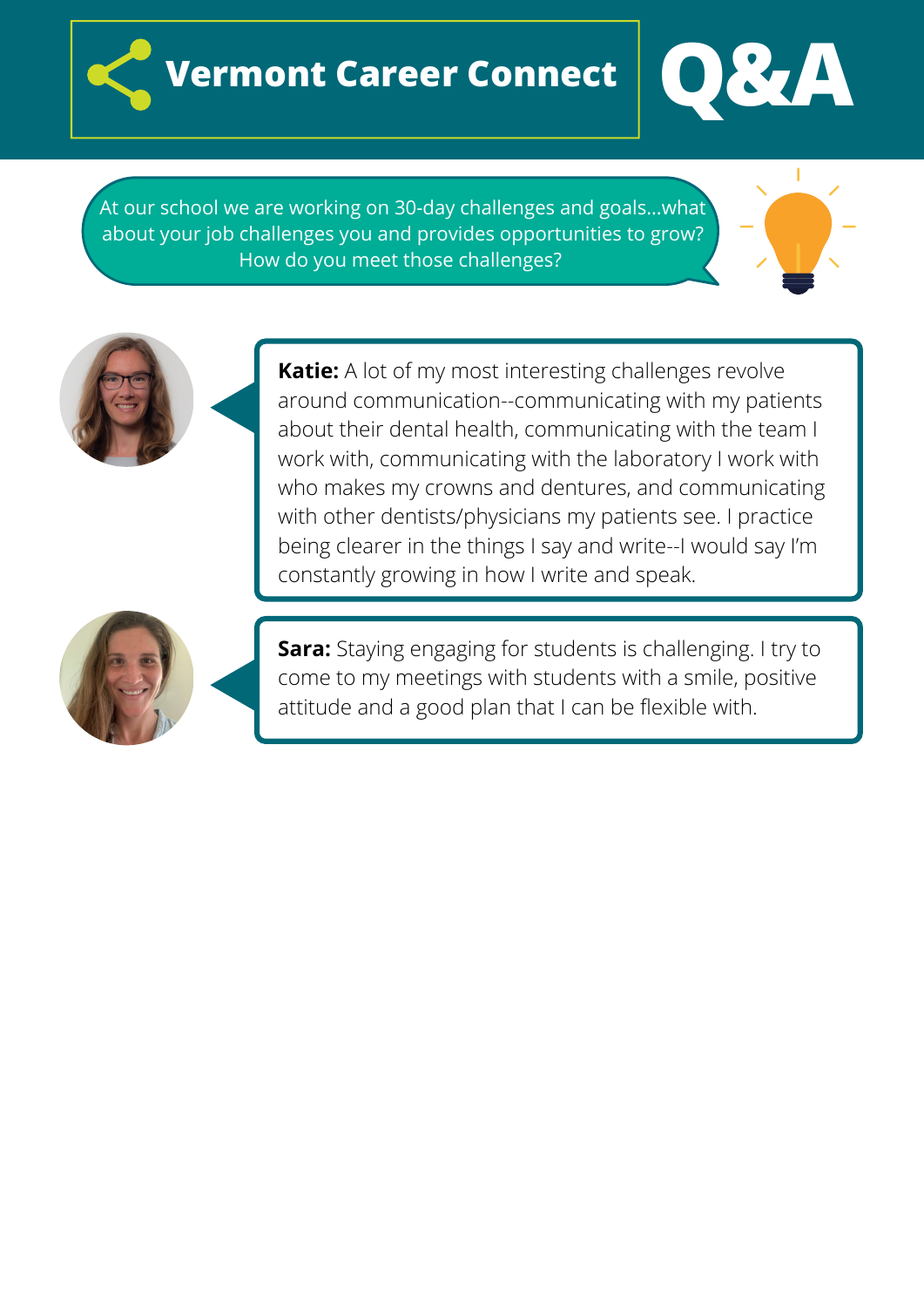



What's the point of taking classes around different things for a career and then changing the career?





**Lorin (Careers CLiC):** Taking a variety of classes can help individuals develop multiple skills, and those skills can be transferred to other situations or other careers. The workplace is constantly changing so being flexible and acquiring different skills has many advantages and can potentially lead to opportunities that might open up later in a career path.



**Kathi (Careers CLiC):** You can learn skills that can be transferred to different occupations in almost every class I can think of. For example, in math class, you don't only learn how to solve a specific equation, you also learn and practice perseverance, time management, logical reasoning and creativity to name a few. These skills might not seem obvious while you are doing homework or taking a quiz, but they are all helpful in many career fields!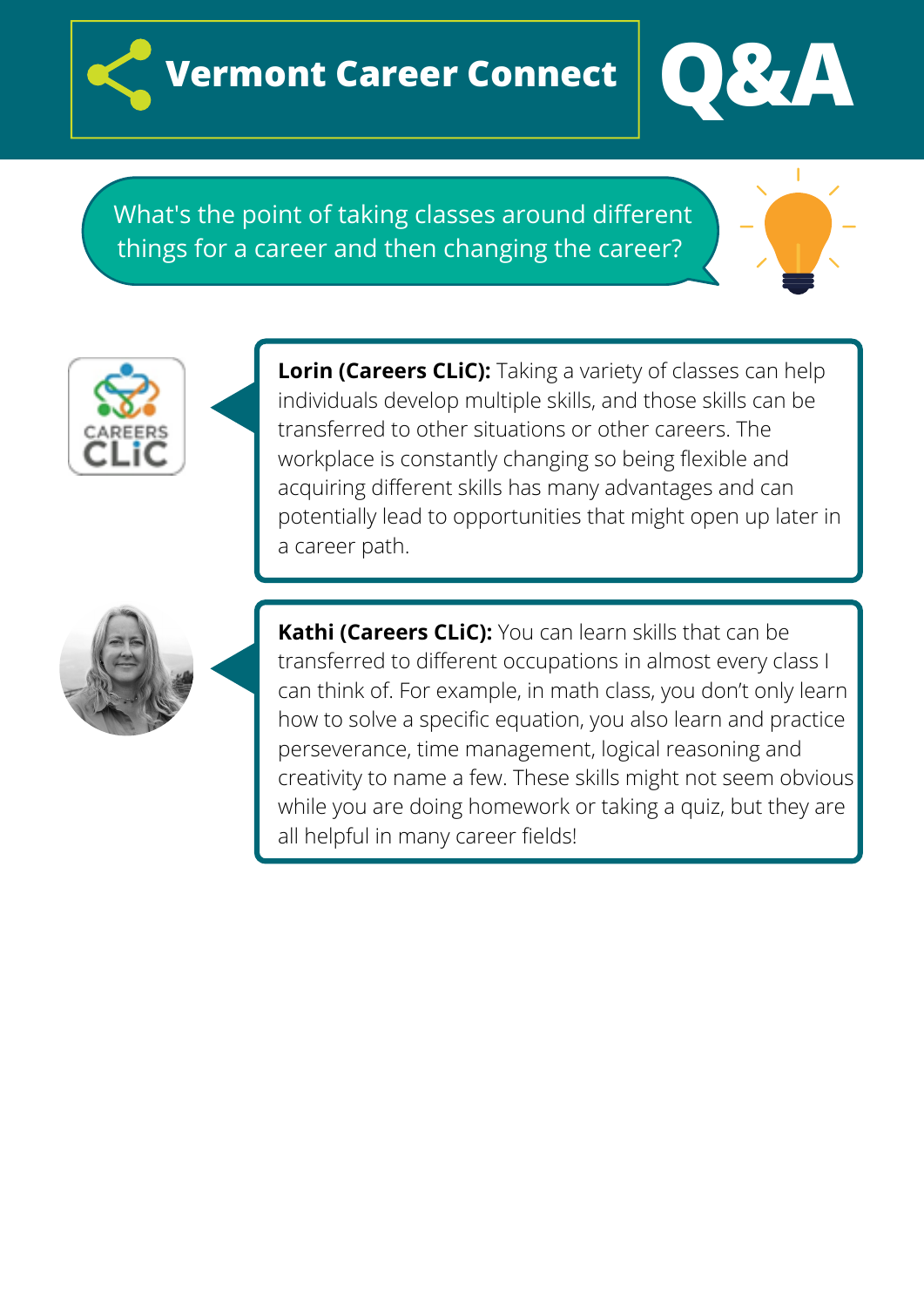



## Which jobs require a college degree?



**Django:** It is helpful but not required for my work. As far as getting a job in the tech industry, doing a summer Bootcamp coding course the way I did is a great option. Only 3 months long! There are also tons of free coding courses online. Whatever you wanna do, begin building a resume to document your accomplishments and focus on your end goal. Good luck!



**Sara:** My current job requires a master's degree but many of my colleagues are actually still working on getting their master's degree while doing the same work that I do. When I was a practicing therapist it was required that I had extensive training. To become a licensed therapist you must have a Master's Degree, 2 years of training within the field with supervision and you also must pass a licensure exam. Once licensed you need to continue to attend conferences and maintain current knowledge around the field to maintain licensure.



**Katie:** one of the great things about the dental field is the variety of different roles on the team and different aims and educations! The three main types of dental professionals who work with patients are dental assistants, dental hygienists, and dentists. Dentists require a doctorate degree (so at least a bachelor's degree (4 years) and then doctorate degree (another 4 years)). Dental hygienists require an associate's degree (2 or 3 years), though some out of state dental hygiene programs are bachelor's programs. Dental assistants require certification /endorsement (and there are specific types of dental assistants, too but I won't go into too much detail), so this is a profession you do not need a college degree for.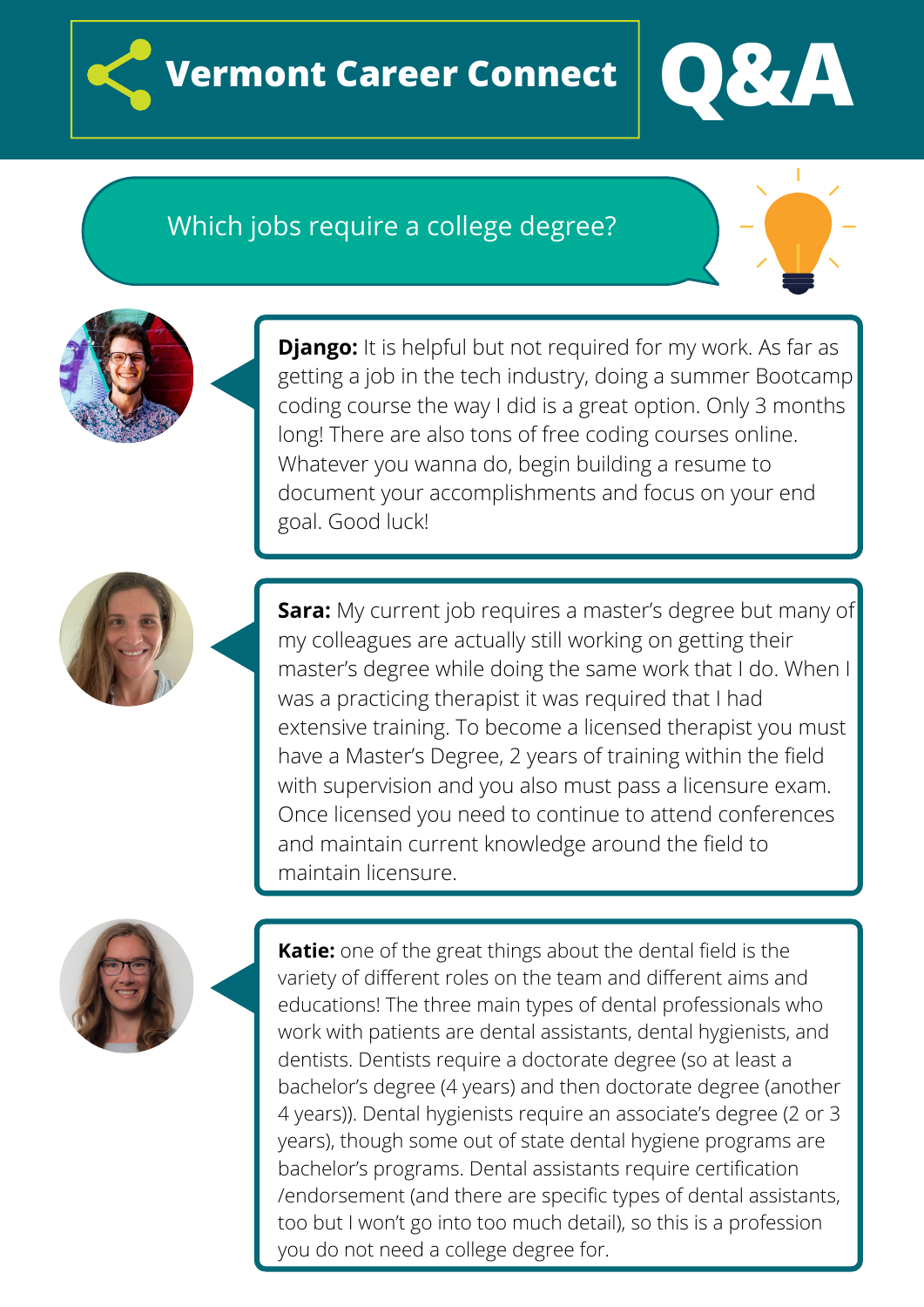

**Lorin (Careers CLiC):** There are over 900 different types of occupations/jobs with different requirements. Some require college and some require job training, or both. Some jobs require a high school diploma, an associates degree (two years education at a community college), college degree, or advanced degrees. While other jobs might require some specialized training like an internship or an apprenticeship. It's important to make the most of your middle and high school years so you can be prepared for any education or training you might want to pursue in the future. Explore different jobs to learn the requirements and research the options to gain the skills necessary to do that work. If you are interested in the medical field or restaurant work, for example, there will be jobs that require a high school degree and other jobs that require college. It's helpful to explore a variety of jobs and review the requirements so you can be better prepared and keep your options open as you move toward your career path.



**Kathi (Careers CLiC):** The answer to this is constantly changing - especially right now. I recommend looking up a job or occupation of interest to find out what the general education and training requirements are. Then take a look at current openings in that field to see what education employers are actually requiring for a specific position. Our office has noticed that some employers are reducing college degree requirements and focusing more on experience and other traits like willingness to learn, strong work ethic, etc. And, many employers offer tuition reimbursement so you can earn a degree while working.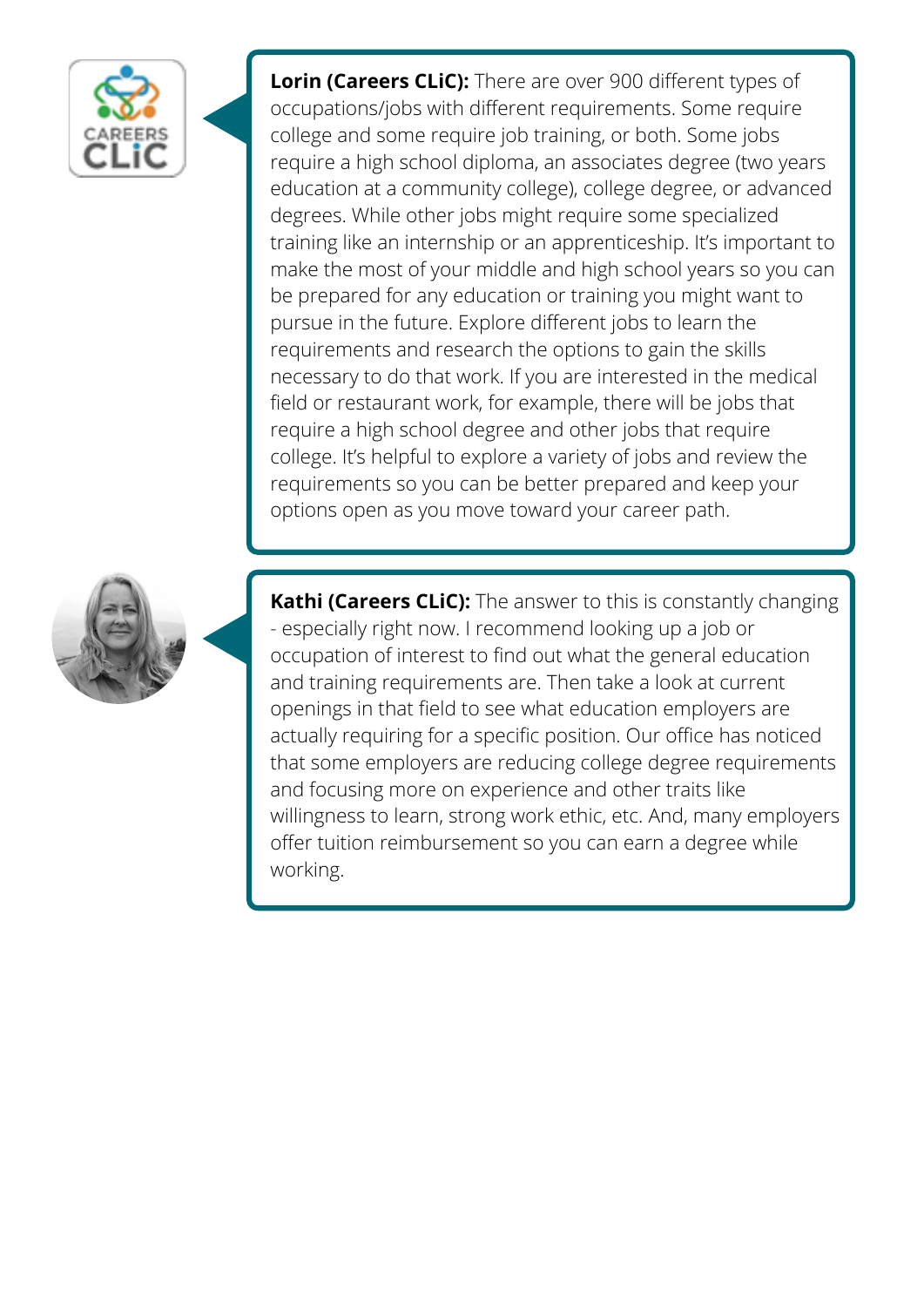



Is not going to college a bad thing? Does not going to college affect your life? If college isn't what I want to do but I want to be successful. What should I do?





**Django:** No one has to go to college. Anyone can be successful if they work hard and are dedicated. Your heart will guide you. Listen to it. ♥



**Katie:** You know yourself better than anyone else! Certainly there are some fields where you need to go to college to get a specific degree, but if your path doesn't involve that, then that is 100% your choice to make. It's not a now-or-never decision--while it may be easier to go to school before you have kids or a mortgage or aging parents to take care of, you can always decide to go to college later in your life. I agree with Django--your heart will guide you!